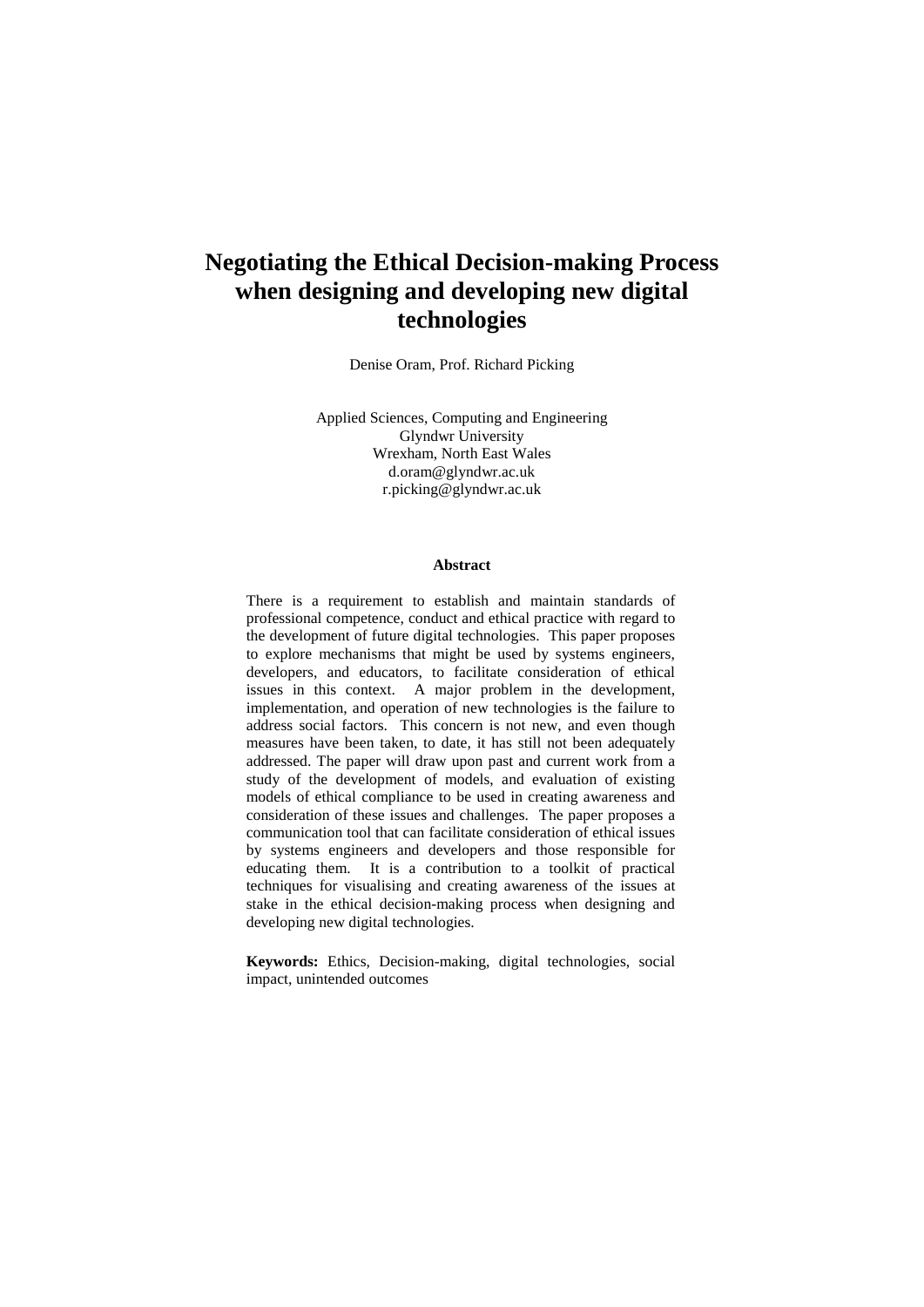### **1.0 Introduction and Background to the study**

The advancement in technology is continuing to move at an exponential pace; are we educating future practitioners to deal with the inevitable consequences that these technologies will present and the impact they might have on society? The central problem being the lack of ethical consideration at the conception of these technologies and the issues tend to emerge after their implementation. Early recognition of ethical and related issues can save time and money, support user acceptance and promote beneficial aspects of the technology within industry and society as a whole. Will future computer scientists consider the ethical issues that might be raised and need to be addressed in the design and development of these new technologies? What requirement is there for practitioners to establish and maintain standards of professional competence, conduct, and ethical practice with regard to the development of these technologies? Do existing legal frameworks cover liability adequately? What frameworks and guidelines are currently in place, and what assurance is there that they are adhered to? Does the education system provide adequate means for future practitioners to have the required knowledge and understanding to deal with these issues? These are amongst the many questions that continue to remain inadequately answered, as failures and unintended outcomes continue to occur. McManus in a recent study, identified that over the last decade, within the European Union, billions of Euros have been wasted on failed technology projects. He highlights the following as contributing factors to these failures; *"The lack of software engineering that fully integrates elements of domain science, software construction and human and engineering processes, as in my experience as practitioner and academic, has been a major contributor and causal factor in many failed software projects the world over* [1].

We have, over the past two decades seen the rapid, exponential growth of the Internet and World Wide Web (www) that has created major changes to our lives and society as a whole. We have already experienced the many benefits of this new world environment, however, we have also been faced with its many challenges and unpredicted outcomes that were not previously anticipated by its creator. Consideration of the pros and cons for the development of new technologies on society and our well-being should therefore be of paramount importance. We may note the claim made some time ago by Allenby: *"We are currently moving towards an anthropogenic Earth characterized by integrated built/human/natural systems of extraordinary complexity, increasingly defined by technology and technology systems exhibiting accelerating rates of change. These raise substantial challenges for engineers and technologies, as well as for society as a whole"* [2].

We should be heeding the comments made by Allenby and reflect upon how we might initiate any preventive mechanisms within the development of new technologies and learn from the negative aspects we have experienced with the Internet and www to date. For example, The Internet of Things (IoT) is *"a new paradigm where connected devices create new global service opportunities based on real time physical world data. It has capabilities to facilitate communication*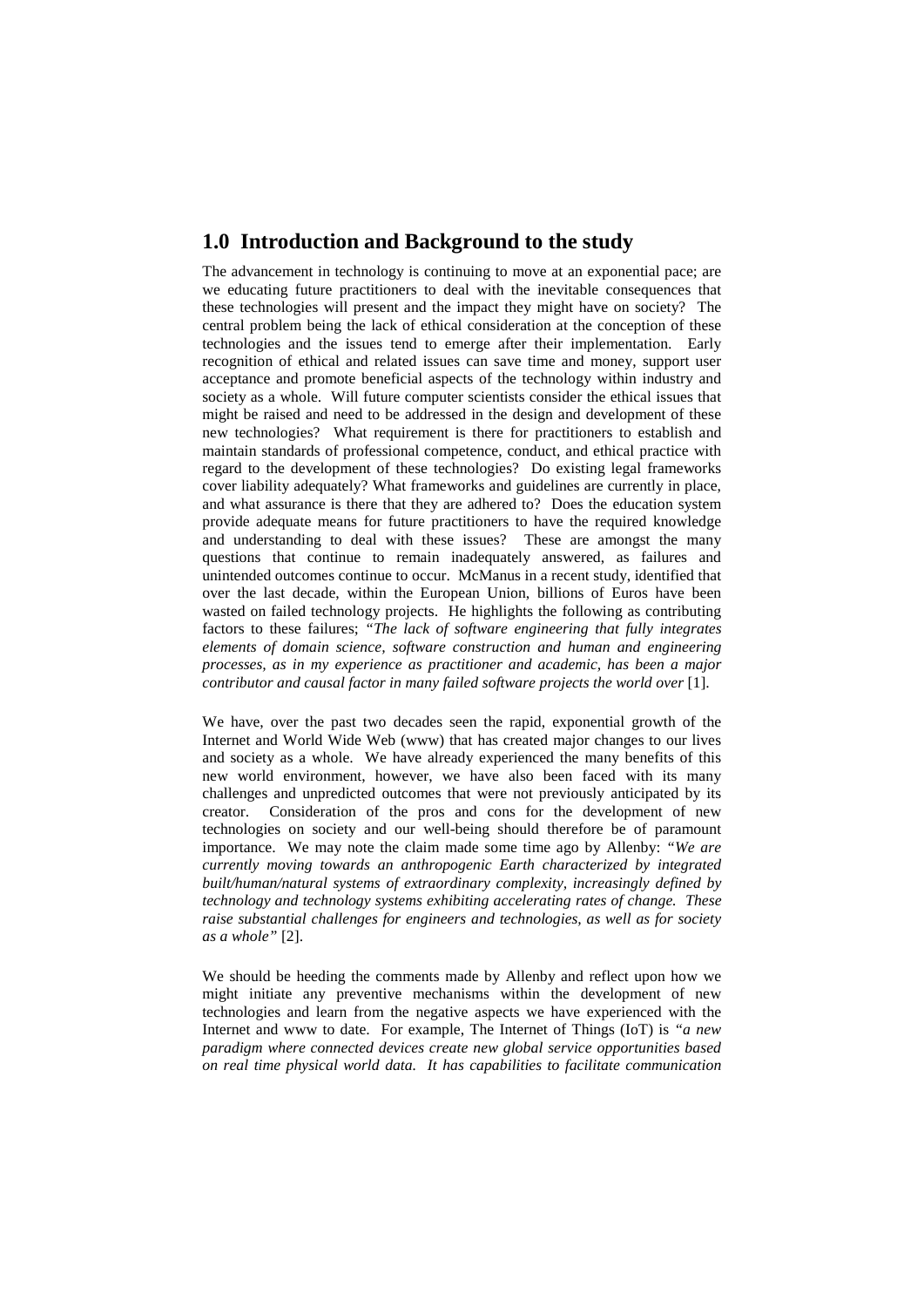*and collaboration with everything to anything, anywhere, however, the impact and consequences of these new devices and services are not being considered from an ethical perspective to any great depth, if at all"* [3]. It is claimed that the IoT is seen as the next major revolution in technology since the World Wide Web, and promises increasing service provisions with many benefits for the future, however, the complexity and outcomes of this technology are yet to be seen.

As technologies are being deployed without a deep understanding of the social repercussions for the duration of their lifetime, it is becoming increasingly important to develop new standards and educate practitioners in their responsibilities, transparency and accountability with regard to the ethical and social dimensions of their work. To what extent are ethical issues considered at the outset and conception of technologies? Ethics is a highly conceptual field and human beings may explicitly subscribe to a particular code of ethics; yet how many human beings would not confess to modifying their behaviour so as to contravene such a code when faced with a complex and changeable situation? Some see moral responsibility as being on the decline, others as this being simply the way in which attitudes change over time; cultural and moral attitudes change over time as well as differing from place to place [4].

Professional IT organisations can, and do try to adopt a common ethical stance through the definition of Codes of Conduct and Codes of Practice. We may reasonably assume that the adoption of these professional codes provides the computing professionals with the necessary skills and ability to resolve ethical conflicts. But are such Codes of Conduct and Codes of Practice a sufficiently effective mechanism? Are practitioners always made aware of these codes of conduct within organisations and how can we be sure that they do actually adhere to them. According to Herkert, professional societies "… could potentially serve as a conduit to bring together the entire continuum of ethical frameworks by linking individual and professional ethics and linking professional and social ethics" [5].

### **2.0 The Challenges facing practitioners**

We have seen in the previous section some of the problems and issues that are to be addressed, we need to continue with innovation and progression, however, we must also be mindful of any ethical issues at the outset of emerging technologies.

We have also seen a rapid growth in the number, and power of RFID devices: these were originally thought of simply as remotely readable barcodes, but the influence of Moore's Law means that their power is increasing all the time. These devices have the capacity to be rewritten and updated, unlike barcodes, and they also have the potential to incorporate increasing degrees of intelligence. These devices can be considered as the new agents of the digital revolution, potentially gathering contextual information. The IoT is using RFID and wireless sensor networks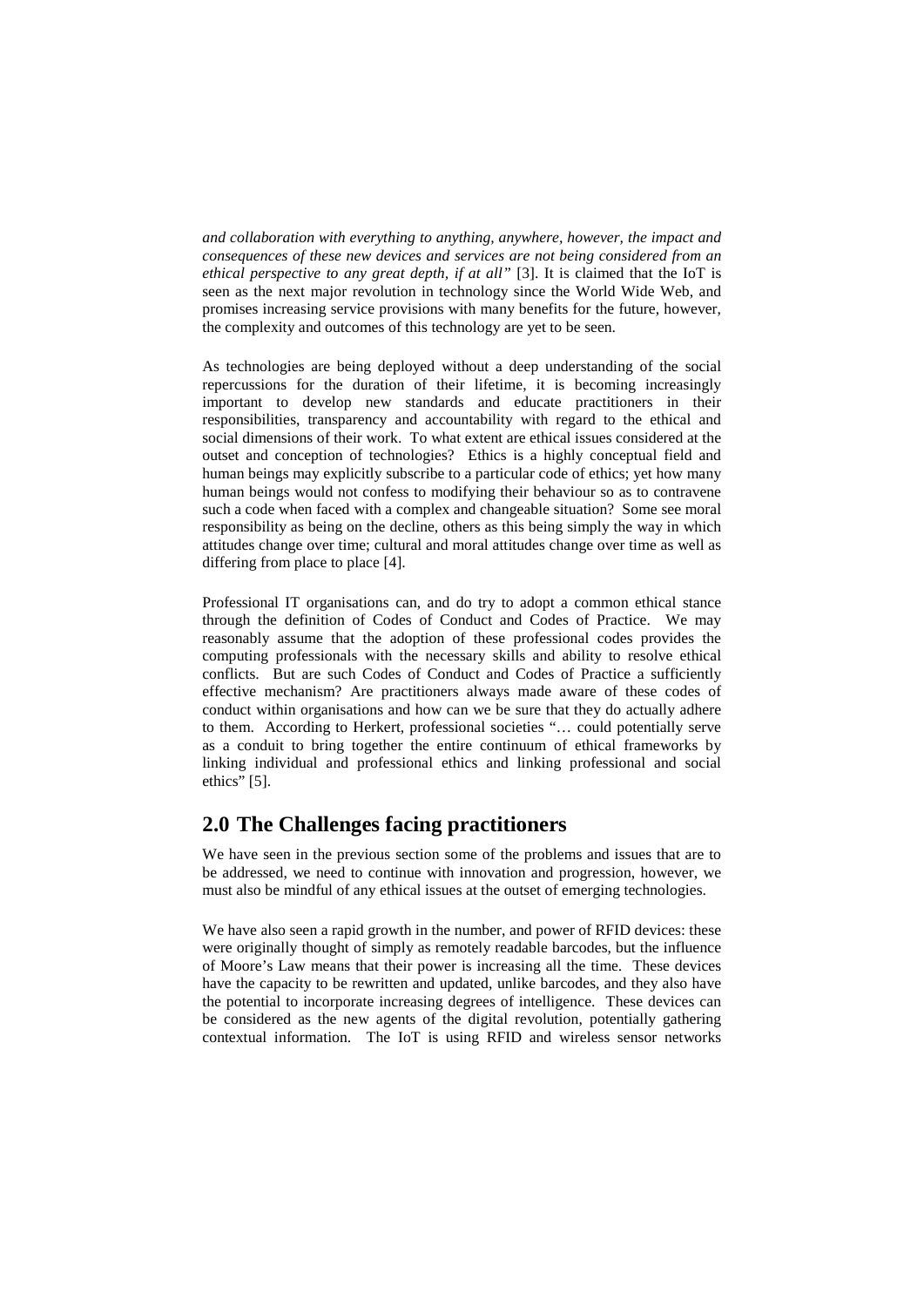generating vast amounts of data with real time services and we are unsure to what extent security measures are being considered.

A number of ethical issues are emerging with these developments; amongst those issues of transparency, privacy, and accountability. We could, in the future, be faced by more ethically challenging issues as a society as is most graphically illustrated by the concept of IoT and cloud computing, M2M connectivity and related services that will be everywhere.

Cloud computing technology has already been widely adopted and is a complex technology, the future impact and outcomes of its use are not yet known and due to its complexity, they could have major societal consequences. The main issues are that people and organisations might not know where information and services are coming from or where their information is located, therefore incurring issues of accountability and security, control, storage, interconnection of multiple services and levels of functionality. Certain issues have been identified, but yet to date, remain unresolved. Cloud computing is one of the major technologies driving the IoT and as a result, we could be building on problems and creating even more complex, problematic situations. As these technologies are being deployed without a deep understanding of the social repercussions of their deployment, it is becoming increasingly important to develop new standards and to educate the practitioners in their responsibilities with regard to the adoption of these technologies and the ethical and social dimensions of their work.

### **2.1 How Developers Might Prepare for the Ethical Challenges**

Ethical scrutiny is crucial if we are to change as a society where we need to consider corporate social responsibility and accountability with regards to honesty, obligation and integrity (questions of, must, ought, should) and consider issues with the development of emerging technologies for visualising and creating awareness of the issues at stake in the ethical decision-making process. Technological advances provoke ethical concerns when little attention is given to issues of social involvement, impact on the environment, and the psychological well-being of people. There is a need for the visualisation of the ethical decisionmaking process as its current intangibility does not allow for accountability and visibility. It is essential that we identify the complexity of the situation and have a direction for decision-making. A decision involving investment and probabilities of financial return can be informed by the use of statistical models – a decision involving ethical considerations is not as easy to evaluate and requires an explicit model of ethical decision making [4].

Legitimate developers may be well-meaning in their attempts to adhere to ethical guidelines during the process of creating technologies such as the IoT products and services, but it is not always clear where that guidance is available, and how to interpret it. This is especially the case for smaller operations which may not have requisite ethical expertise within organisations. Consequently, guidance should be provided for developers to assure themselves and others that they have considered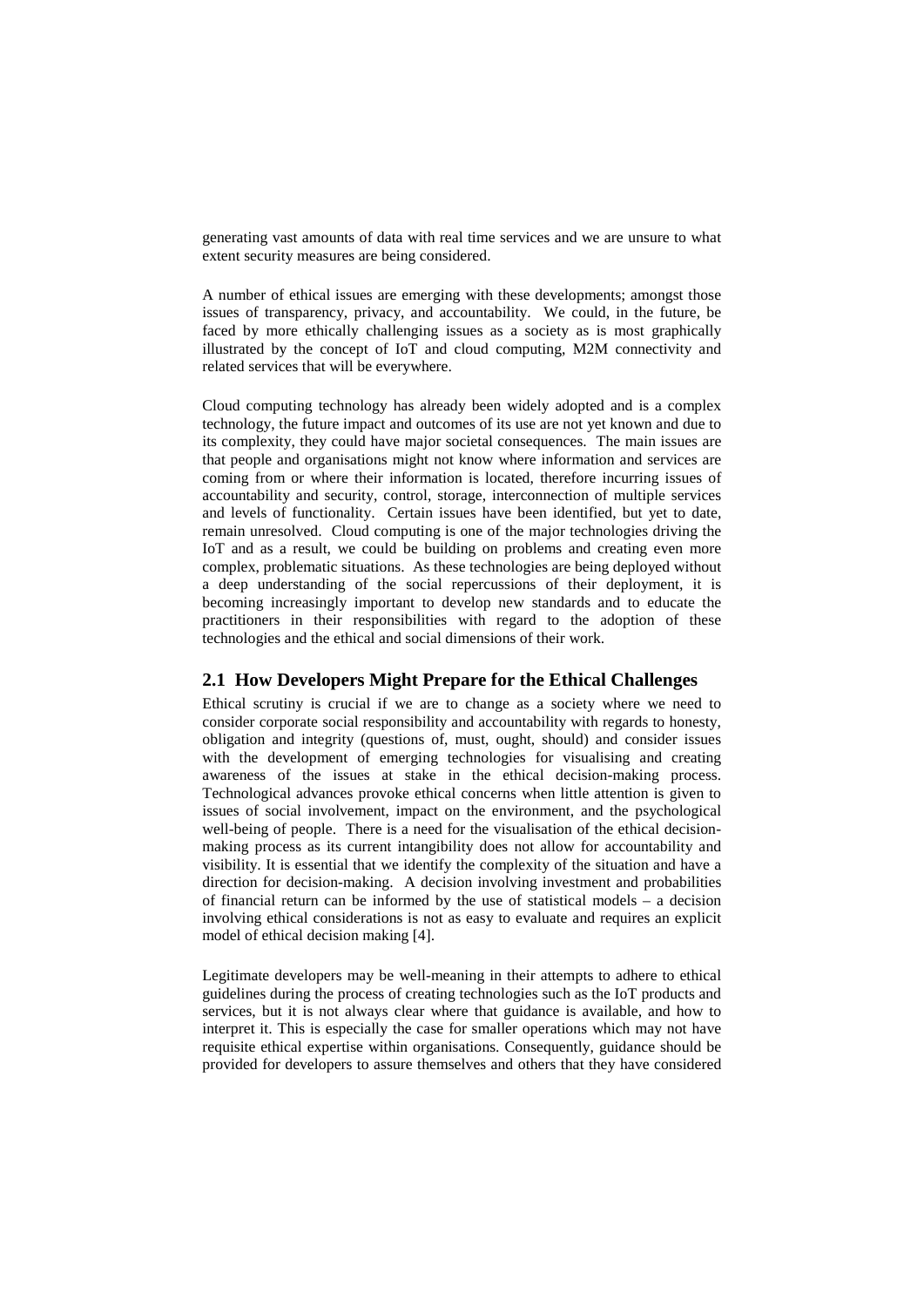how these technological solutions may impact on society. In the context of the IoT, society is not solely concerned with the human-human or human-machine interrelationship. IoT extends into the machine-machine relationship, and where there is communication between any of these elements within an IoT network, there is a potential for an unethical transaction to take place.

Here, two tools are presented, the first developed by the author, and the second developed by colleagues as well as input from the author. These tools may help developers consider ethical issues more comprehensively during the development process. The tools can be used in any information system or computer systems development, given the potentially dangerous consequences that may arise if inappropriate decisions are taken, however inadvertent. A distinct advantage of these tools is that they can easily be used by organisations with little or no experience of ethical decision making, which although is undesirable in a perfect world, is something which pragmatically must be recognised.

The first tool, the 'ethical triangle' is a model that can be used as a basis for negotiation between stakeholders in any decision-making situation where both technical and societal risks need to be assessed [6]. It provides a simple and flexible framework for exposing potential ethical problems throughout a systems development process, so consequently can be used in conjunction with welldefined approaches such as EDUCATID (the second tool), or alternatively for projects that do not follow a specific development methodology. It enables discussion between people of different cultural backgrounds and allows different perceptions of the concepts at issue to be mapped on to each other. It is proposed as a means of facilitating negotiations towards the parameterisation of ethical stances within which issues can be located as rightness ("should" in a given situation), obligation ("ought" when an obligation exists) or duty ("must" – constrained by duty, regulations and laws). It is also proposed that an ethical audit should be carried out in the initial stages of projects, and re-visited at regular intervals during project development, implementation, and operation. This framework could also apply to the ethical decision-making process in the audit for the requirements and development of systems and products addressing issues of sustainability. An overview of the triangle is depicted in Figure 1.

Ethical considerations move from constrained, through negotiated and into situated, as the issues gravitate from the organisational to the individual. This conforms to the three normative theories of business ethics [7], which are listed on the right hand side of the triangle.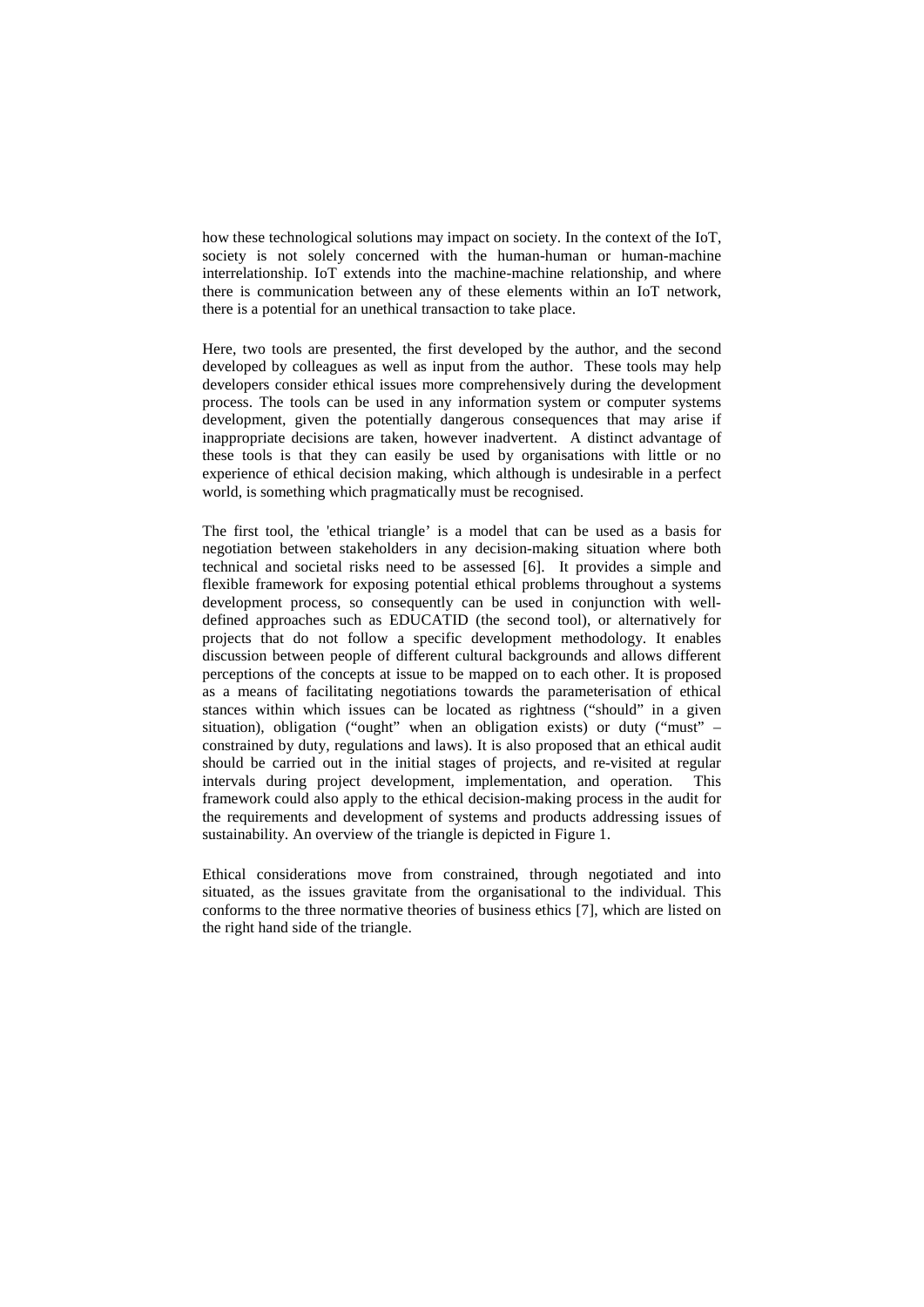

Figure 1: The Ethical Triangle

In the top two sectors of the triangle, we are operating under external constraints; we may refer to the ethical considerations arising here as constrained ethics. As we move down the triangle, we need to consider that ethics does concern the impact of the individual's actions on other people – or rather, for our practical purposes, the impact of the project on other people (see Figure 2 below):



Figure 2: Ethical Impact

Hence we need to establish a priority for consideration of subjects – who is to be considered first (subject 1), second (subject 2), and so on.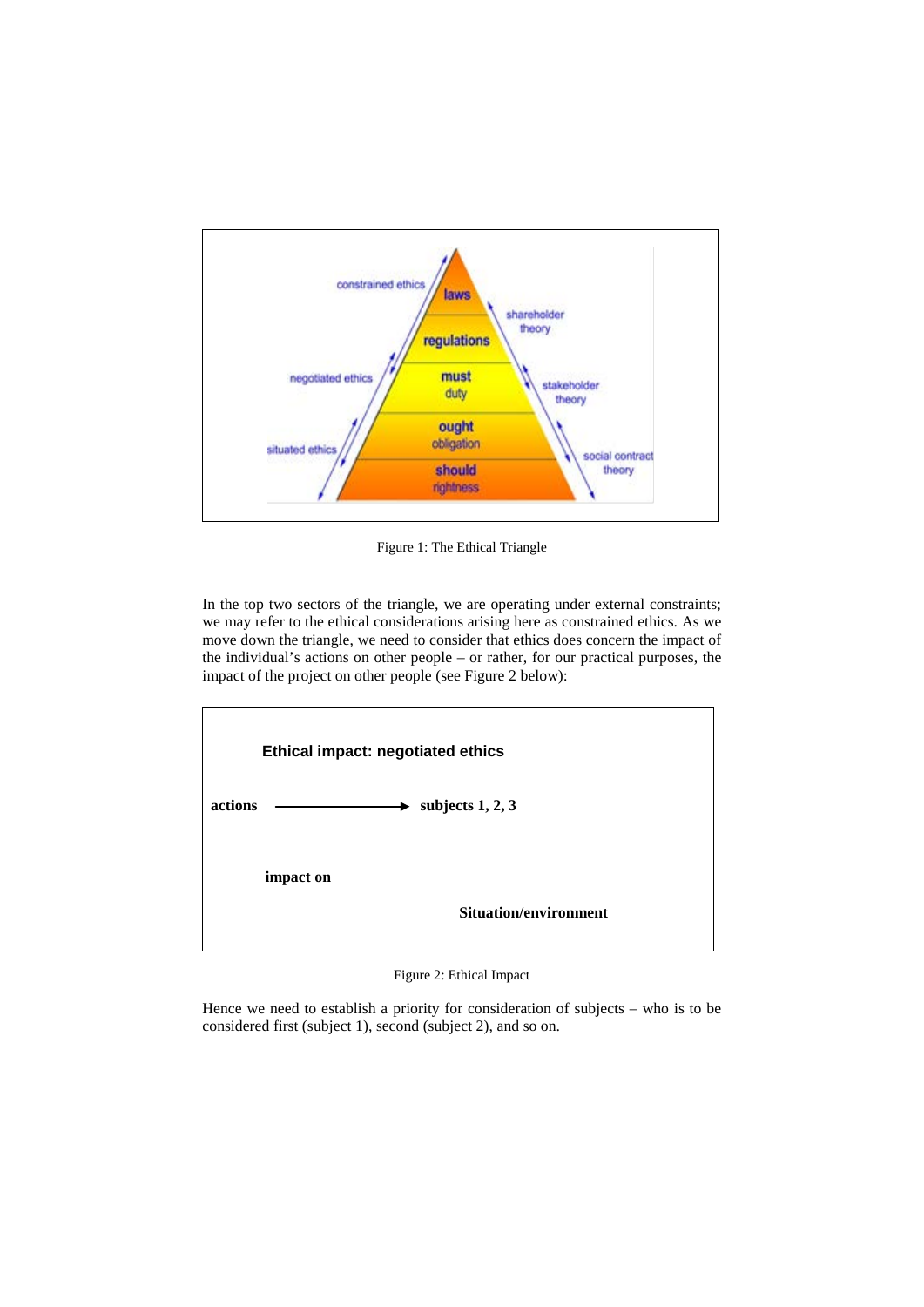Moving down to the bottom layer of the triangle ("should"), our practical approach means that we now take into account not only the subjects of our actions, but also the immediate circumstances and environment in which the information system is to be developed and operated – what we may term *situated ethics* – see Figure 3.



Figure 3: Ethical Impact: situated ethics

### **Example (sustainability)**

Item X is found to be harmful or fatal to individuals in a very small number of cases and so is to be replaced by item Y within the federation of A, B, C...F. Item X has a long shelf-life. Item X is harder to dispose of in an environmental way than item Y (or, item Y than item X). Country A is rich, and has a long tradition of throw-away consumerism and a low death/sickness rate. Country F is poor, and has a long tradition of re-using items for as long as possible (often adapting them to novel uses). It has a high overall death/sickness rate, though death/sickness caused by item  $X$  is relatively low within this. How should the replacement of item  $X$  by item Y be ethically managed within the federation, and is the replacement ethically justified in the first place? The ethical issues raised are similar whether item X is a light bulb or a nuclear submarine, though the decisions taken may differ depending on the nature of the object.

Let us suppose that the decision is taken by a committee formed of a representative from each of the federated countries A, B, C…F (or, more realistically, by a subset of such representatives; they will still represent a number of different cultures, with different cultural presuppositions). Any decision reached will be a compromise, but how fair is a compromise, one that gives due weight to each person's culture, to be arrived at? For each point of disagreement that needs to be resolved, representatives making or countering points can use the triangle to quickly give the others a visual indication of their own perception of the weight of the ethical dimension of the issue involved. It's not an exact tool, but ethics has never been an exact science. It is a tool that will aid communication. It is the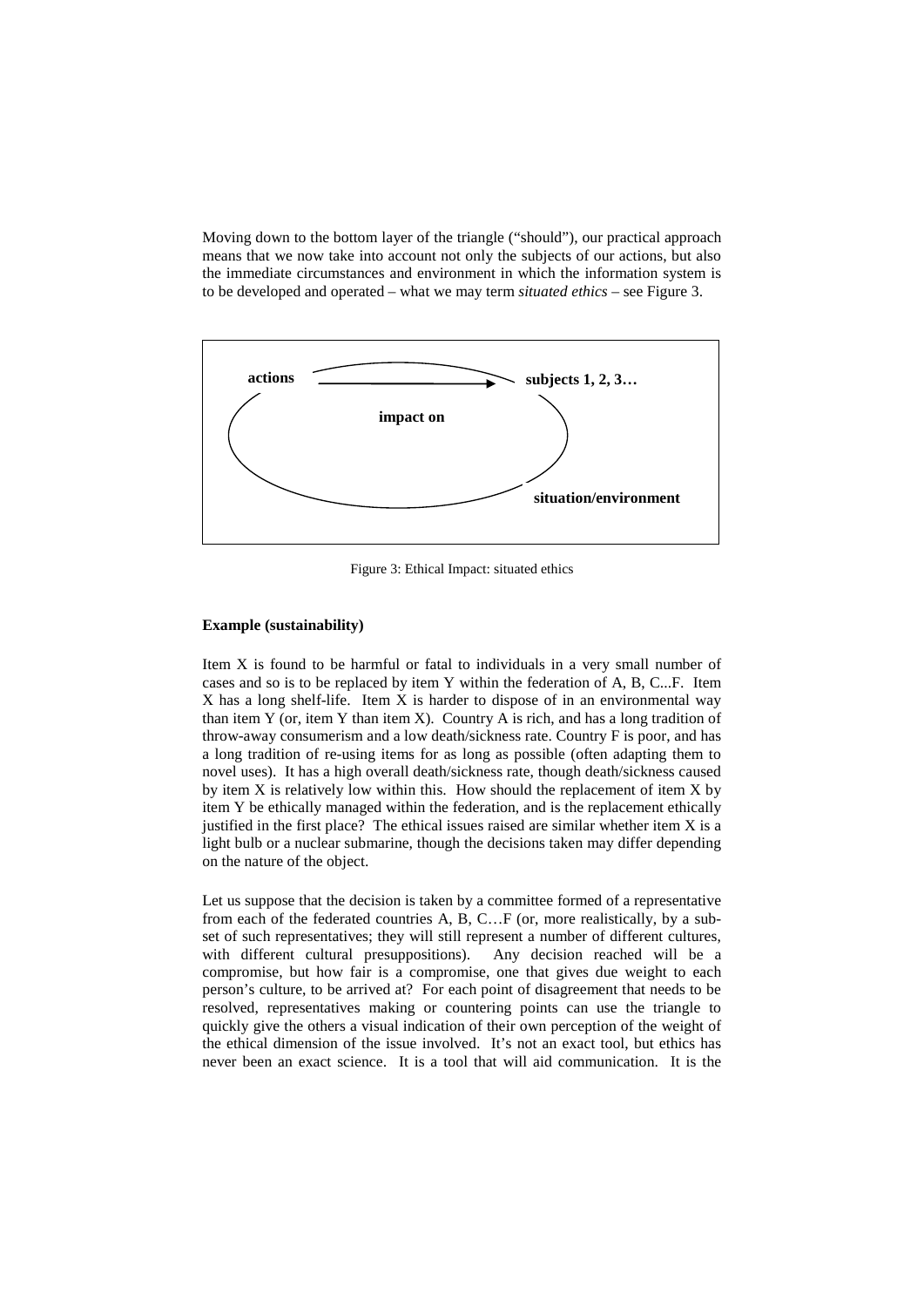resolution of these types of cross-cultural ethical questions that the ethical triangle is designed to facilitate [4].

At the top of the triangle are laws and then regulations. These have to be considered first – hence they appear at the top of the diagram. These constrained ethics are usually generic, and may be set in law, ethical codes of practice, organisational regulations or professional and statutory requirements. Further down the triangle, those ethical factors regarded to be of high importance ("must") are considered – where those participating in the ethical audit agree that a duty is imposed, followed by those of middle importance ("ought") where an obligation is imposed. Finally, the factors deemed to be of some importance ("should"), where it is felt that it is right to proceed in a certain way, are considered. Generally, the number of considerations is expected to expand as we move down the list, hence the triangular shape. Also, although all factors of the triangle can be considered throughout the development process, it is likely that those nearer the bottom will become more prevalent over time. Realisation and documentation of these factors in particular provide developers with an ethical audit of the development process, as well as a benchmark to monitor ethical issues during its lifetime.

The second tool is a development methodology EDUCATID [8], an ethicallydriven, user-centred approach to interface development. As the acronym suggests, it is grounded in being ethically-driven, in that ethical issues are carefully scrutinised at the initial analysis phase, as well as in iterations of interface prototyping, development and evaluation. Similarly, it is user-centred in that users and stakeholders are involved in participative, narrative workshops in the initial analysis phase and also in the method's iterations, and naturally during the usability evaluation phase.

EDUCATID is a simple, rapid, and practical methodology which adheres to the four basic phases for interface design methods: analysis, design, development and evaluation. Each phase is informed by a fifth element, which we call the user analysis phase. This forms the central hub of the methodology, and involves the elicitation of user narratives as well as ethical and legal inspection (Fig. 4). EDUCATID follows a cyclical, prototyping paradigm, where each phase may be iterated a number of times, although through our experience of using it, we recommend a target of three iterations: the first concentrating on prototyping; the second focusing on detailed development; the third being a verification exercise. Each phase contains a number of activities which have specific inputs and outputs, and which are easy to understand, have little or no formality, and which are represented for end-user participation where appropriate. EDUCATID was developed and piloted during the research and development of pre-IoT ambient assisted living technologies (www.easylineplus.com) and has since been verified in a more generic scenario [9]. Experience of using EDUCATID has been compared with other user-centred approaches such as ISO13407 [10], KESSU [11], Jokela [12], and LUCID [13]. These approaches have many similarities with EDUCATID, in that they follow similar processes. However, they propose flexible frameworks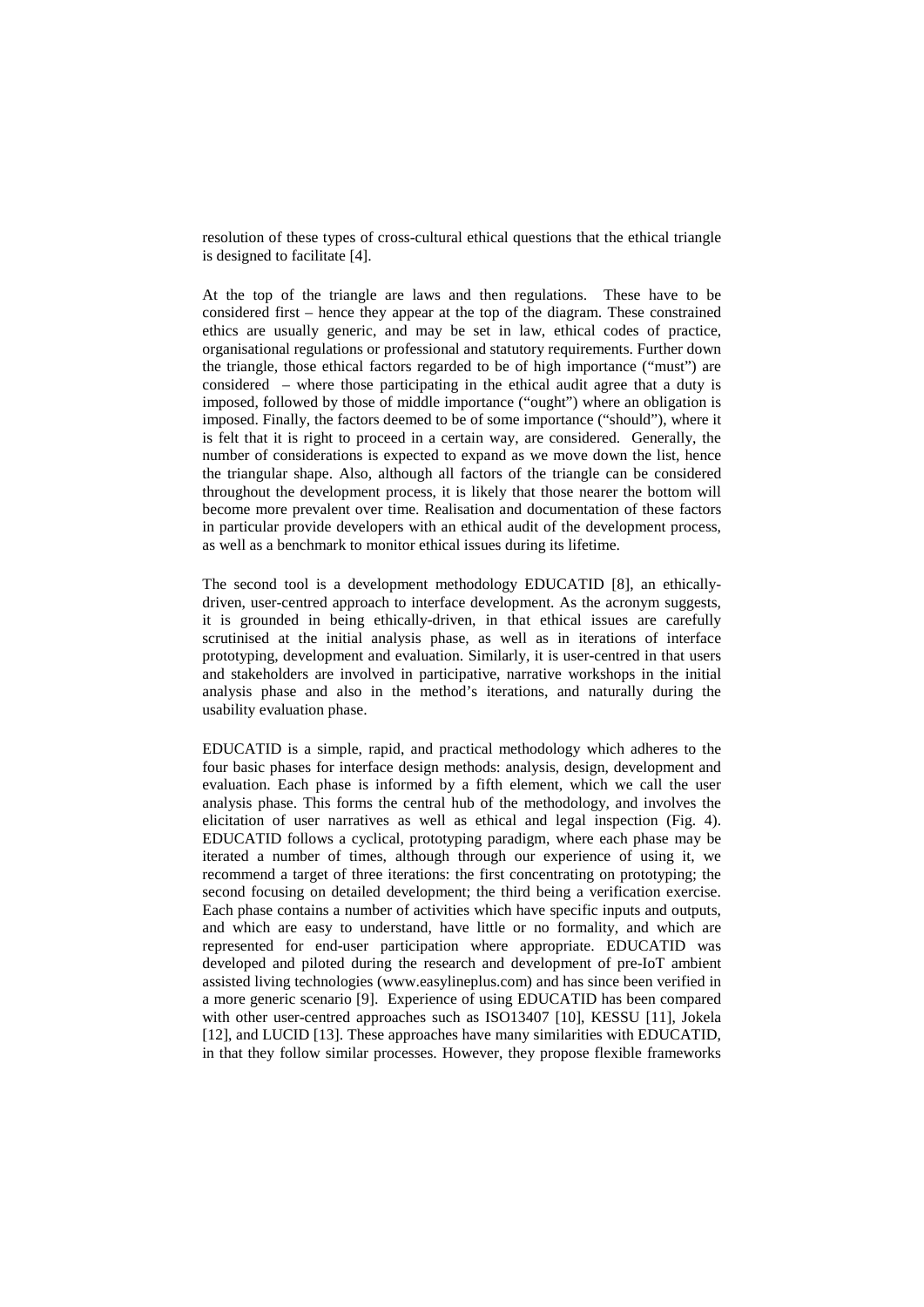or models upon which to build methodological processes and method selections, whereas EDUCATID provides specific ethically-centred analysis, design and development techniques that are distinctly integrated into the process.



Figure 4: EDUCATID Methodology

# **3.0 Conclusion and Future Work**

This paper has highlighted that there is a requirement to establish and maintain standards of professional competence, conduct and ethical practice with regard to the development of future digital technologies.Issues of control, division of responsibilities, rights or ability of individuals to exercise personal control, accountability, ownership, monopoly and power, privacy, dealing with diversity and governance should all be taken into consideration with the development of new technologies such as the IoT and others. Ethics is currently often seen to be merely a side issue or an afterthought and there is an urgent need to consider ethical issues in order to understand current and emerging technologies and identify any potential threats to society. This is an issue that affects us all both now, and will be, of increasing importance in the future.

A contribution to a toolkit of practical techniques for visualising and creating awareness of the issues at stake in the ethical decision-making process when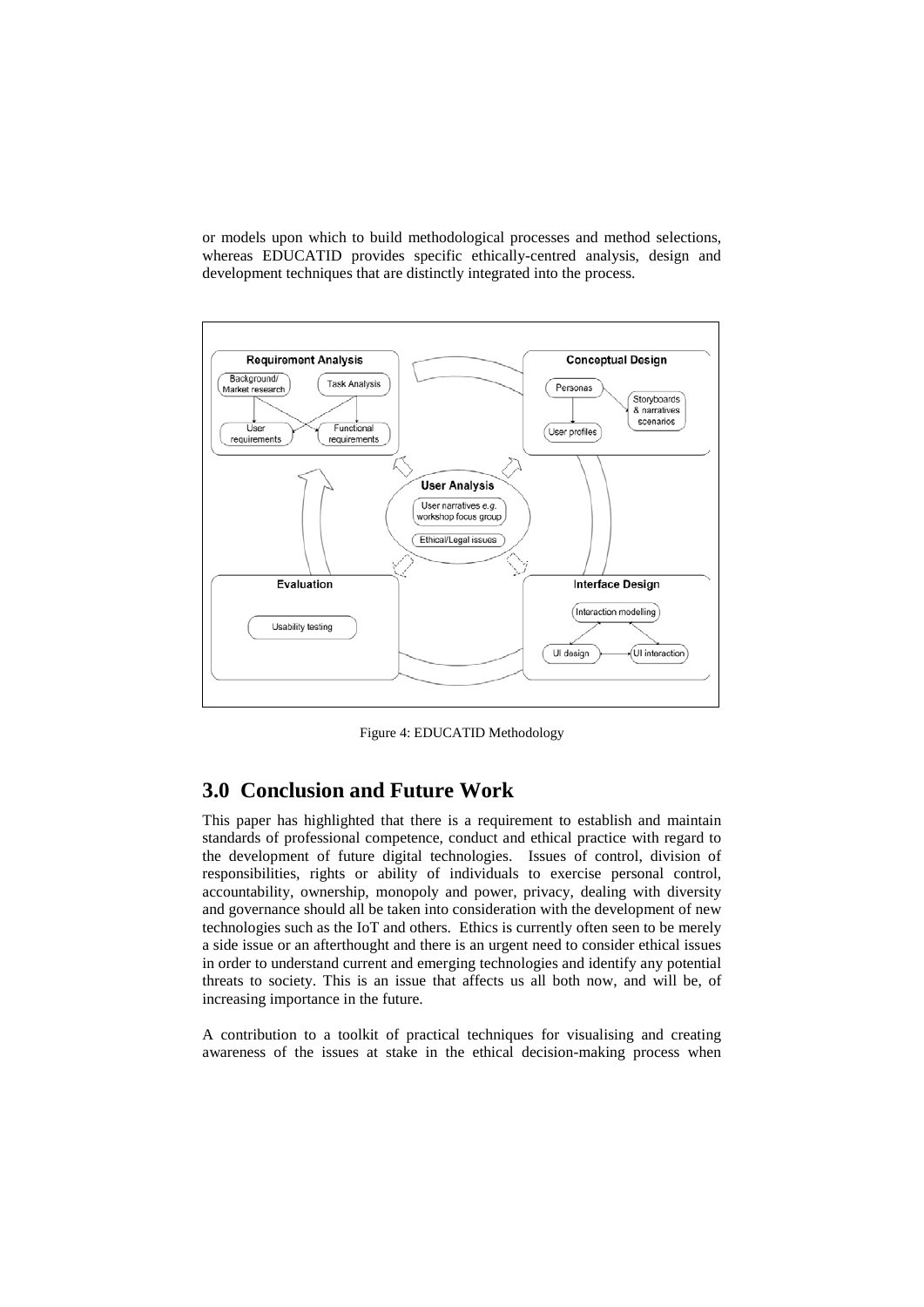designing and developing new digital technologies has been highlighted as part of a possible solution. It is the early recognition of ethical and related issues that can save time and money, support user acceptance and promote beneficial aspects of the technology for stakeholders and society in general. Current and future work in the study is continuing with the development of mobile technologies to be used in the workplace, providing mechanisms for practitioners to identify, and be aware of, any ethical considerations at the outset of new developments. These technologies are being designed specifically so as not to impede upon the professionals time. These are already in the design stage.

Technologies such as the IoT will have a major revolutionary effect and will change our lives; everyone has a part to play, designers, directors, and actors in the decision-making process. It is essential that we identify the complexity of the situation and have a direction for ethical decision-making with these developments. The only foreseeable practical route is for professionals to address practical ethics within their own field to avoid major dilemmas and prevent unintended consequences, where we are building in quality processes; not additions as an afterthought. We should heed the comments made by Sackman in 1967; *"Humanistic automation means that computers serve human ends and that automation is not an end in itself. Computers are there to elevate man's intellect and increase his control over his environment"* [14].

We need to continue to be innovative in our technological developments, with emphasis on considering future consequences and to change the culture of "this does not concern us". It is crucial to have an understanding of the human, social and ethical dimensions, to be included as part of the creative process. We are not always sure what consequences technology will have on people, society and the environment; with the human factor comes moral responsibility. To ensure that sustainable growth takes place; a dialogue must take place between the innovators, creators and all stakeholders. We have to weigh up the balance of the pros and cons for the development of new technologies on society and our psychological well-being. The ethical triangle is one suggested tool that is a possible contribution to this.

## **4.0 References**

- 1 McManus, J. IT/IS Projects Moving Beyond Fictive Engagement, 2015. BCS, http://www.bcs.org/content/conWebDoc/55498. [Retrieved 16 February, 2016].
- 2 Allenby, B. The Challenge of Emerging Technologies. Proceedings of the IEEE International Symposium on Technology and Society, ISTAS, May 18- 20, 2009 Tempe, Arizona.
- 3 Oram, D. Future Technologies: An Ethical Perspective on the Drive for Innovation and the Internet of Things. Proceedings of ETHICOMP 2013: The Possibilities of Ethical ICT, 12-14 June 2013, Denmark.
- 4 Oram, D. Designing for Sustainability: Negotiating Ethical Implications 2010 IEEE Technology & Society, Vol. 29 – pp. 31-36